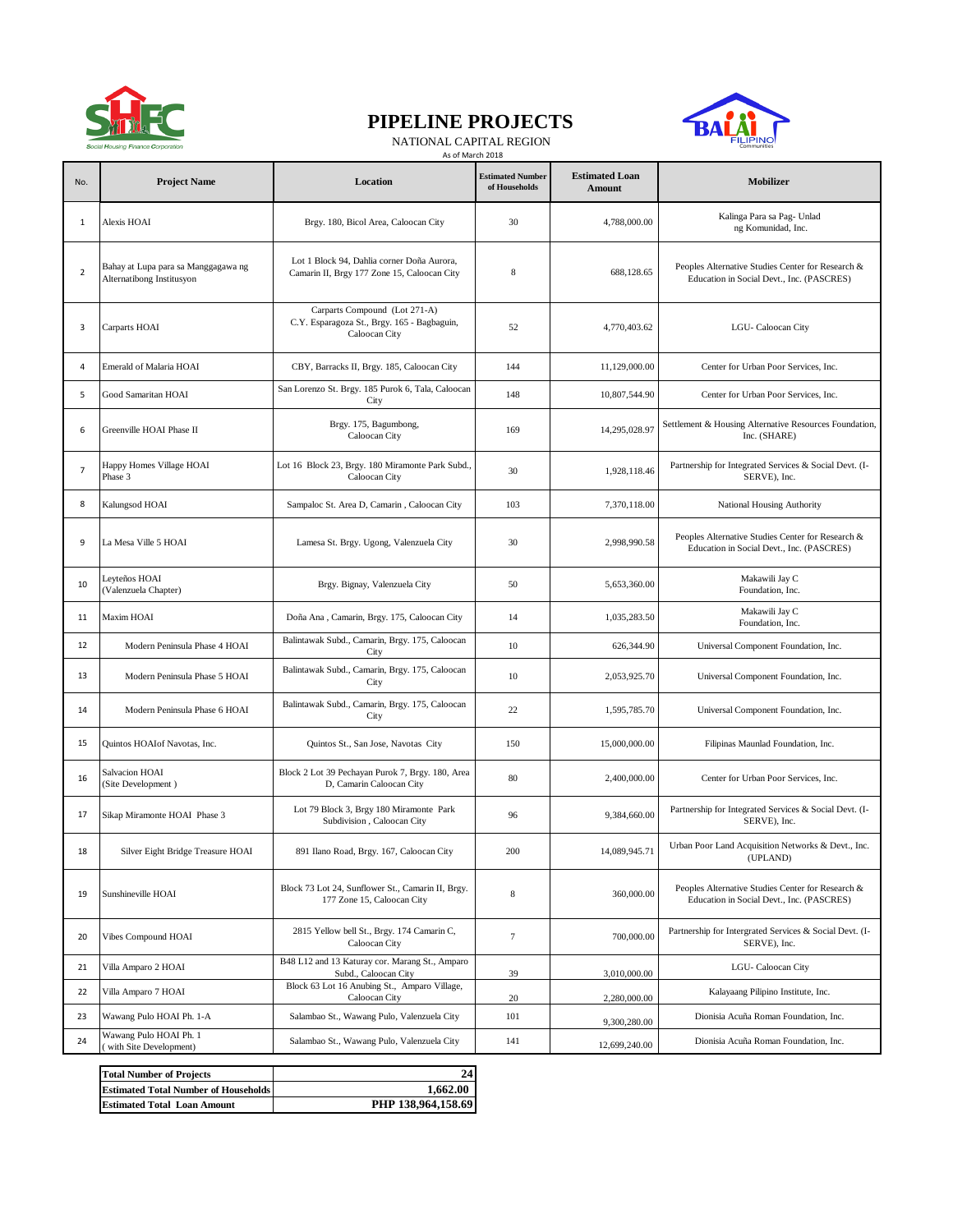

# **PIPELINE PROJECTS**

 CENTRAL LUZON AREA As of March 2018



| No. | <b>Project Name</b>                        | Location                                                                             | <b>Number of Households</b> | <b>Estimated Loan</b><br>Amount | Mobilizer                                                             |
|-----|--------------------------------------------|--------------------------------------------------------------------------------------|-----------------------------|---------------------------------|-----------------------------------------------------------------------|
| -1  | Anita Ville HOAI                           | Brgy. Gumaoc, West, San Jose Del Monte City,<br>Bulacan                              | 123                         | 5,844,229.00                    | LGU-San Jose Del Monte City, Bulacan                                  |
| 2   | Apawan Village HOAI Phase III              | Brgy. Loma De gato, Marilao, Bulacan                                                 | 151                         | 10,288,016.00                   | Makawili Jay C Foundation, Inc.                                       |
| 3   | Barangay Del Rosario HOAI                  | Brgy. Del Rosario, Pilar, Bataan                                                     | 43                          | 4,300,000.00                    | Makawili Jay C Foundation, Inc.                                       |
| 4   | Bayview HOAI Phase I                       | Brgy. Alas -Asin, Mariveles, Bataan                                                  | 113                         | 11,300,000.00                   | Makawili Jay C Foundation, Inc.                                       |
| 5   | Crisville Balatan HOAI                     | Brgy. Tigbe, Norzagaray, Bulacan                                                     | 228                         | 9,149,481.65                    | Tulong at Silungan ng Masa Foundation,<br>Inc.                        |
| 6   | Dungca HOAI                                | Centro St. Calutlut St. San<br>Fernando City, Pampanga                               | 133                         | 10,548,000.00                   | Urban Poor Land Acquisition Networks &<br>Devt., Inc.                 |
| 7   | Genral Tinio / Berong HOAI                 | Brgy. Sambermiscristi, Cabanatuan, Nueva Ecija                                       | 31                          | 1,788,092.39                    | Tulong at Silungan ng Masa Foundation,<br>Inc.                        |
| 8   | Graceville HOAI Phase A                    | Zone 4, Brgy. Graceville, San Jose Del Monte City,<br>Bulacan                        | 168                         | 10,335,000.00                   | LGU-San Jose Del Monte City, Bulacan                                  |
| 9   | Graceville HOAI Phase B                    | Zone 4, Brgy. Graceville, San Jose Del Monte City,<br>Bulacan                        | 143                         | 9,645,000.00                    | LGU-San Jose Del Monte City, Bulacan                                  |
| 10  | Green Heights HOAI                         | Sitio Partida, Brgy. Muzon, San Jose Del Monte,<br>Bulacan                           | 180                         | 11,391,156.00                   | Makawili Jay C Foundation, Inc.                                       |
| 11  | Green Ville Sur HOAI                       | Brgy. San Josef Sur, Cabanatuan City, Nueva Ecija                                    | 41                          | 1,933,148.33                    | Planning Program & Assistance to the<br>Development of Commuity, Inc. |
| 12  | Happy Ville Meycauayan HOAI                | Brgy. Pajo, Meycauayan, Bulacan                                                      | 214                         | 21,668,000.00                   | Center for Urban Poor Services, Inc.                                  |
| 13  | Kapatid HOAI                               | Brgy. Tuyo, San Rafael, Balanga City, Bataan                                         | 45                          | 5,850,000.00                    | Makawili Jay C Foundation, Inc.                                       |
| 14  | Mambog Hi-Way HOAI                         | Mambog Hi-Way, Mambog, Hermosa, Bataan                                               | 71                          | 3,830,721.10                    | Sentrong Gabay Kalinga, Inc.                                          |
| 15  | Manuel Vilel Gumaoc West<br>HOAI           | Brgy. Gumaoc, West, San Jose Del Monte City,<br>Bulacan                              | 98                          | 5,387,328.71                    | LGU-San Jose Del Monte City, Bulacan                                  |
| 16  | Metrogreen HOAI Phases 1, 2 &              | Daang Barrio, Poblacion I, San Jose Del Monte City<br>, Bulacan                      | 94                          | 5,448,000.00                    | LGU-San Jose Del Monte City, Bulacan                                  |
| 17  | Saay HOAI                                  | St. Francis II, Limay, Bataan                                                        | 121                         | 6,976,425.39                    | Center for Community Assistance & Devt.,<br>Inc. (CCAD)               |
| 18  | San Antonio HOA, Inc.                      | Purok IV, Brgy. Bulaon, San Fernando City,<br>Pampanga                               | 138                         | 8,280,000.00                    | World Serve, Inc.                                                     |
| 19  | Sitio Matapa Community HOAI<br>Phase I     | Sitio Matapa, Brgy. San Pablo, Tarlac City, Tarlac                                   | 200                         | 12,000,000.00                   | Urban Poor Land Acquisition Networks &<br>Devt., Inc.                 |
| 20  | Sitio Toto HOAI                            | Sitio Toto, Brgy. Cupang, Balanga City, Bataan                                       | 100                         |                                 | 10,000,000.00 Makawili Jay C Foundation, Inc.                         |
| 21  | Sugar Area HOAI                            | Sugar Area, Brgy. Bacong, Hermosa, Bataan                                            | 150                         | 2,781,231.20                    | LGU-Hermosa, Bataan                                                   |
| 22  | Ahon HOAI                                  | Lot 11-B, Sitio San Lorenzo Ruiz, Brgy. San Roque,<br>Antipolo City, Rizal           | 42                          | 3,200,000.00                    | En-courage Institute, Inc.                                            |
| 23  | Creek Village HOA of Milagros,<br>Inc.     | Milagros Subd. Brgy. Dalig, Antipolo City, Rizal                                     | 18                          | 1,133,312.00                    | Rizal Provincial Government                                           |
| 24  | <b>GBM HOAI</b>                            | Lot 23 Phase 5, Sitio Knights of Columbus, Brgy.<br>San Roque, Antipolo City, Rizal  | 40                          | 3,192,488.28                    | LGU-Antipolo City                                                     |
| 25  | Kapisanan Binuklod sa Isip at<br>Gawa HOAI | Sitio Paenaan, Brgy. San Jose, Antipolo City, Rizal                                  | 215                         | 19,338,865.75                   | Center for Urban Poor Services, Inc.                                  |
| 26  | Loremar HOAI Phase VI Lot 2                | Phase VI Lot 2, Sitio Knightsa of Columbus, Brgy.<br>San Roque, Antipolo City, Rizal | 35                          | 1,939,481.83                    | Foundation for Development Alternatives,<br>Inc. (FDA)                |
| 27  | Lorna Ville HOAI<br>(Purok 19)             | Purok 19, Sitio Lorna Ville Itaas, Brgy. San Roque,<br>Antipolo City, Rizal          | 34                          | 2,068,300.00                    | LGU-Antipolo City                                                     |
| 28  | Lupang Pamana HOAI                         | Sitio Hinapao, Brgy. San Jose, Antipolo City, Rizal                                  | 36                          | 2,640,000.00                    | Mega Shelter & Helpline Foundation, Inc.                              |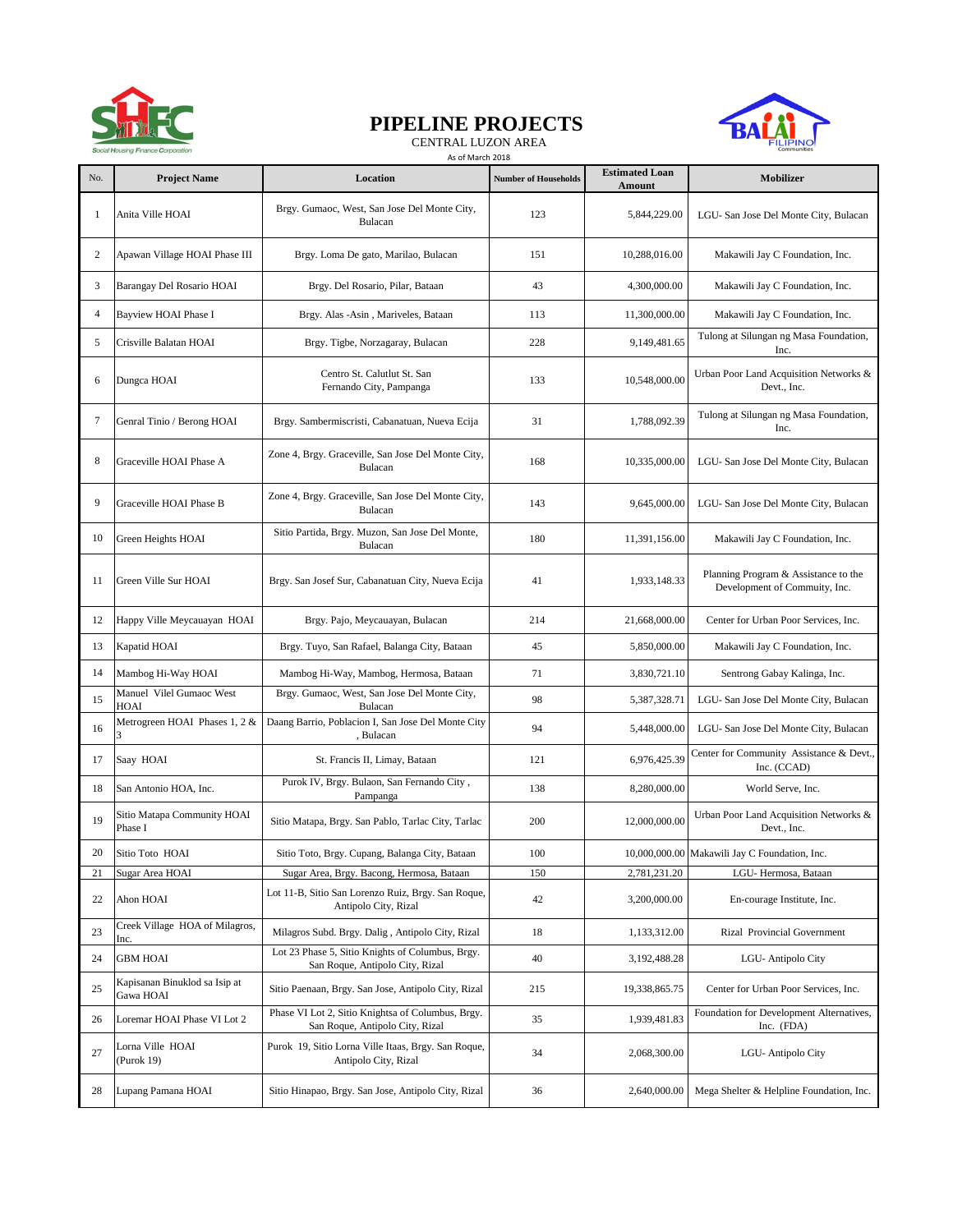| 29 | Luzville HOAI Phase 2                                             | Antipolo City, Rizal                                                      | 171  | 8,775,693.05   | LGU-Antipolo City                                                      |
|----|-------------------------------------------------------------------|---------------------------------------------------------------------------|------|----------------|------------------------------------------------------------------------|
| 30 | Manalite HOAI Phase II                                            | Sitio Manalite, Brgy. Sta Cruz, Antipolo City, Rizal                      | 52   | 2,736,800.00   | Makawili Jay C Foundation, Inc.                                        |
| 31 | New Marang Homes HOAI                                             | Marang Road, Brgy. Burgos, Rodriguez, Rizal                               | 120  | 23,400,000.00  | Makawili Jay C Foundation, Inc.                                        |
| 32 | Pagkakaisang Maralita ng<br>Antipolo Phase 2 HOAI                 | Sitio San Lorenzo, Nrgy. San Roque, Antipolo City,<br>Rizal               | 93   | 5,257,950.00   | LGU-Antipolo City                                                      |
| 33 | R. Manalansan HOAI                                                | Sitio Bato-bato, Brgy. Dolores,<br>Taytay, Rizal                          | 68   | 6,375,000.00   | Urban Poor & Development Services, Inc.<br>(UPDSI)                     |
| 34 | Seattohills Neighborhood Assn.,<br>Inc.                           | Juan Luna St., Hilltop, Sampaloc, Tanay, Rizal                            | 121  | 6,925,950.00   | LGU Tanay , Rizal                                                      |
| 35 | Sitio Upper Masikap HOAI                                          | Brgy. San Jose, Antipolo City, Rizal                                      | 178  | 10,166,000.00  | LGU-Antipolo City                                                      |
| 36 | Sulong Maralita Pag-Asa'y<br>Itaguyod HOAI                        | Purok 6, Zone 8, Brgy. Cupang, Antipolo City, Rizal                       | 108  | 4,529,850.00   | LGU-Antipolo City                                                      |
| 37 | Sunrise Hilltop Village HOAI<br>Phase II                          | Purok 6, Zone 8, Brgy. Cupang, Antipolo City, Rizal                       | 115  | 6,101,550.00   | LGU-Antipolo City                                                      |
| 38 | Twin Tower Hills HOAI                                             | Zone 10, Upper Crestview, Brgy. San Roque,<br>Antipolo City, Rizal        | 49   | 3,661,500.00   | LGU-Antipolo City                                                      |
| 39 | Greenville Subdivision CMP<br>HOAI                                | Barangay, Abar 2nd, City if San Jose, Nueva Ecija                         | 215  | 31, 092,000.00 | Light of Truth Community Devt. Livelihood<br>Foundation, Inc.          |
| 40 | Mapanao HOAI                                                      | Sitio Mapanao, Cawag, Subic, Zambales                                     | 319  | 31,900,000.00  | Makawili Jay C Foundation, Inc.                                        |
| 41 | Upper Laya HOAI                                                   | Poblacion Upper Laya, Mariveles, Bataan                                   | 77   | 7,700,000.00   | Makawili Jay C Foundation, Inc.                                        |
| 42 | Sitio Kasoy 1 HAOI                                                | Sitio Kasoy 1, Brgy. Mambugan Sumulong Highway<br>Antipolo City           | 60   | 6,920,000.00   | Kalayaang Pilipino Institute, Inc.                                     |
| 43 | Villa Balliano HOAI                                               | Brgy. Muzon, San Jose, Del Monte, Bulacan                                 | 268  | 26,000,000.00  | Bahay at Buhay sa Mabuting Pamayanan<br>(BBMP), Inc.                   |
| 44 | Holden Ville HOAI                                                 | Purok 19 San Lorenzo Ruiz Brgy. San Roque<br>Antipolo City                | 175  | 20,000,000.00  | LGU-Antipolo City                                                      |
| 45 | Pinagpala Phase I HOAI                                            | Dulo Lambakin, Marilao, Bulacan                                           | 198  | 19,800,000.00  | Makawili Jay C Foundation, Inc.                                        |
| 46 | East Falcon Ville HOAI                                            | Cainta, Rizal                                                             | 41   | 10,116,000.00  | Holy Ground Phils. Foundation, Inc.                                    |
| 47 | Millenium 2K Cristina Ville<br>Kapitbisig HOAI                    | Millenium 2k Cristina Ville, Brgy Silangan San<br>Mateo RizaL             | 240  | 20,919,271.17  | LGU-San Mateo                                                          |
| 48 | Greenfield CMP HOAI                                               | Brgy. Calabuanan, Baler, Aurora                                           | 357  | 36,253,883.92  | Municipal Govt. of Baler Aurora                                        |
| 49 | Abesamis Compound Neighborhood<br>Association, Inc.               | Purok 6 Zone 8 Brgy. Cupang,<br>Antipolo City                             | 187  | 22,454,000.00  | LGU-Antipolo City                                                      |
| 50 | Balukbuk Pag-Asa HOAI                                             | Brgy. Pabanlag, Municipality of Floridablanca,<br>Pampanga                | 242  | 60,500,000.00  | Center for Housing Innovations & Component<br>Services, Inc. (CHOICES) |
| 51 | Bagong Tahana n sa Makinabang NIA<br>Road HOAI                    | NIA Road Brgy. Makinabang. Baliwag, Bulacan                               | 93   | 22,200,000.00  | Urban Poor Affairs Office of Baliwag                                   |
| 52 | Dario River Alliance Housing<br>Cooperative                       | 80 Tabing Ilog St. Kaingin Bukid, Brgy. Apolonio<br>Samson, Quezon City   | 1200 | 22,328,000.00  | Kilos Maralita                                                         |
| 53 | Calewan HOAI                                                      | Brgy. Zabali, Baler, Aurora                                               | 142  | 40,693,500.00  | Makawili Jay C Foundation, Inc.                                        |
| 54 | Don Enrique Heights HOAI Phase 2                                  | Block 17, Don Enrique Heights Purok 32, Brgy. San<br>Roque, Antipolo City | 96   | 10,285,000.00  | LGU-Antipolo City                                                      |
| 55 | Don Mariano Homes HOAI                                            | Don Mariano Subd, Brgy. San Juan, Cainta, Rizal                           | 34   | 3,420,000.00   | United Home Devt. Foundation, Inc.                                     |
| 56 | Samahan ng Hulo Pajo HOAI                                         | Kwik Way, St. Brgy. Hulo Pajo, Meycauayan City,<br>Bulacan                | 277  | 69,250,000.00  | Makawili Jay C Foundation, Inc.                                        |
| 57 | Sta. Cruz Miracle HOAI                                            | Brgy. Naulo, Municipality of Sta. Cruz, Province of<br>Zambales           | 43   | 3,000,000.00   | Tulong at Silungan ng Masa Foundation, Inc.                            |
| 58 | Pagala- Bagong Nayon HOAI                                         | Brgy. Catulinan, Baliwag, Bulacan                                         | 119  | 22,717,000.00  | Urban Poor Affairs Office of Baliwag                                   |
| 59 | Pinag-Isang Magkakapitbahay ng<br>Miranda Compound HOAI Phase III | Brgy. Maimpis, City of San Fernando, Pampanga                             | 256  | 19,623,739.74  | Tulong at Silungan ng Masa Foundation, Inc.                            |
| 60 | Hillside Estate HOAI Phase III                                    | Purok 1 Zone 8, Brgy. Cupang, Antipolo City                               | 128  | 10,216,800.00  | LGU - Antipolo City                                                    |
| 61 | <b>Ballon HOAI</b>                                                | Joyous Heights Ext., Sitio Hinapao, Brgy. San Jose,<br>Antipolo City      | 38   | 3,125,000.00   | Rizal Provincial Government                                            |
| 62 | Coronado Ville HOAI Phase I                                       | Brgy. Camias, Magalang, Pampanga                                          | 629  | 94,350,000.00  | Center for Urban Poor Services, Inc.                                   |

| <b>Total Number of Projects</b>    |                    |
|------------------------------------|--------------------|
| <b>Total Number of Households</b>  | 9.514              |
| <b>Total Estimated Loan Amount</b> | PHP 863.958.765.51 |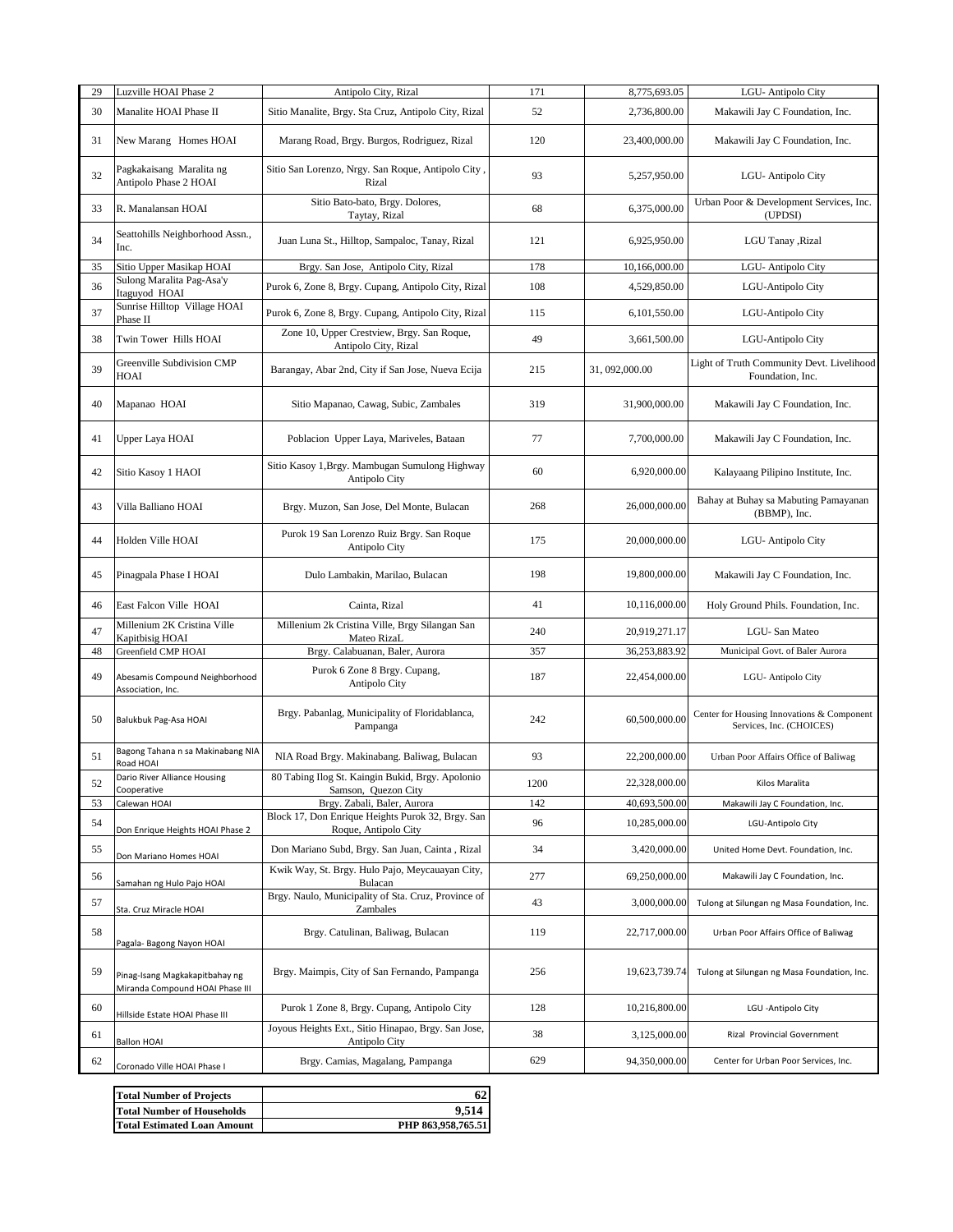

*Kaagapay ng Komunidad sa Maginhawang Pamumuhay*



#### **SM 1: Utilization of Housing Subsidies for Community Mortgage Program** January - December 2017

#### **A. LOT ACQUISITION**

| NO.            | <b>REGION</b>                    | <b>PROJECT</b><br><b>CLASSIF.</b> | <b>BOARD</b><br><b>APPROVAL</b><br><b>DATE</b> | <b>PROJECT NAME</b>                                             | <b>LOCATION</b>                                                                   | NO. OF<br><b>INFORMAL</b><br><b>SETTLER</b><br><b>FAMILIES (ISFs)</b><br><b>ASSISTED</b> | <b>LOAN AMOUNT, Php</b> | <b>LOT ACQUISITION</b><br><b>LOAN TAKE OUT</b><br><b>DATE</b> |
|----------------|----------------------------------|-----------------------------------|------------------------------------------------|-----------------------------------------------------------------|-----------------------------------------------------------------------------------|------------------------------------------------------------------------------------------|-------------------------|---------------------------------------------------------------|
| 1              | $4-A$<br>Southern Luzon          | on-site                           | 12/13/16                                       | Westland HOA, Inc.                                              | Brgy. Gulang-gulang, Lucena City,<br>Quezon                                       | 169                                                                                      | 9,479,200.00            | 01/27/17                                                      |
| 2              | 3<br>Central<br>Luzon            | on-site                           | 10/26/16                                       | Apawan Village HOA, Inc. Phase IV                               | Brgy. Loma De Gato, Marilao, Bulacan                                              | 134                                                                                      | 9,239,128.09            | 02/09/17                                                      |
| 3              | $\mathbf{3}$<br>Central<br>Luzon | off-site                          | 10/26/16                                       | Apawan Village HOA, Inc. Phase II                               | Brgy. Loma De Gato, Marilao, Bulacan                                              | 119                                                                                      | 9,704,916.53            | 02/17/17                                                      |
| $\overline{4}$ | $_{\rm NCR}$<br>Central          | on-site                           | 10/26/16                                       | Ipil-Ipil HOA, Inc.                                             | Pili St., Group I, Area B, Brgy.<br>Payatas, Quezon City                          | 209                                                                                      | 9,796,000.00            | 02/24/17                                                      |
| 5              | <b>NCR</b><br>Central            | on-site                           | 11/02/16                                       | Alday Ville HOA, Inc.                                           | Kapatiran St., Brgy. Commonwealth,<br>Quezon City                                 | 12                                                                                       | 1.085.175.16            | 03/20/17                                                      |
| 6              | <b>NCR</b><br>Central            | on-site                           | 11/02/16                                       | Sampaloc Hills HOA, Inc.                                        | Hills St., Talanay Area A, Brgy.<br>Batasan Hills, Quezon City                    | 28                                                                                       | 2,130,000.00            | 03/31/17                                                      |
| $\tau$         | <b>NCR</b><br>Central            | on-site                           | 11/02/16                                       | Sandigan ng Lihitimong Kapitbahayan HOA, Inc.                   | Sitio 3, Executive Road, Batasan Hills,<br>Quezon City                            | 10                                                                                       | 890,541.30              | 04/10/17                                                      |
| $\,$ 8 $\,$    | $_{\rm NCR}$<br>South            | on-site                           | 02/27/08                                       | Pearl Ville HOA, Inc.                                           | Balagtas St., Pamplona I, Las Pinas<br>City                                       | 30                                                                                       | 2,160,000.00            | 04/24/17                                                      |
| 9              | 6B                               | on-site                           | 10/26/16                                       | Overflow Village II HOA, Inc.                                   | Kabankalan City, Negros Occidental                                                | 199                                                                                      | 13.917.322.71           | 04/24/17                                                      |
| 10             | $_{\rm NCR}$<br>Central          | on-site                           | 11/02/16                                       | Sampaguita Ville HOA, Inc.                                      | Blk 10 Lot 23 Phase III, Brgy. Payatas<br>B, Quezon City                          | 17                                                                                       | 1,046,000.00            | 04/24/17                                                      |
| 11             | 11                               | on-site                           | 10/26/16                                       | Eagle's View Village HOA, Inc. Phase I                          | Ilang, Davao City                                                                 | 168                                                                                      | 15,261,568.56           | 05/03/17                                                      |
| 12             | $_{\rm NCR}$<br>Central          | on-site                           | 11/04/16                                       | Tamarind HOA, Inc.                                              | #26 D-Oliveros Drive, Balintawak,<br>Quezon City                                  | 24                                                                                       | 2,160,000.00            | 05/03/17                                                      |
| 13             | 2<br>Isabela                     | on-site                           | 12/13/16                                       | Ilang-Ilang East CMP HOA, Inc.                                  | Burgos, Alicia, Isabela                                                           | 147                                                                                      | 10,223,064.66           | 05/10/17                                                      |
| 14             | <b>NCR</b><br>North              | on-site                           | 11/22/16                                       | Villa Dona Juana HOA, Inc.                                      | Senate Avenue, Corner Palmera Spring<br>5, Brgy. 171, Bagumbong, Caloocan<br>City | 97                                                                                       | 9,700,000.00            | 05/12/17                                                      |
| 15             | 9                                | off-site<br>(Usufruct)            | 01/26/17                                       | Multi-Tribal Phase 1 HOA, Inc.                                  | Mampang, Zamboanga City                                                           | 105                                                                                      | 10,423,463.94           | 05/22/17                                                      |
| 16             | 6B                               | on-site                           | 10/26/16                                       | Overflow Village IV HOA, Inc.                                   | Brgy. Hilamonan, Kabankalan City                                                  | 159                                                                                      | 10,404,911.71           | 05/30/17                                                      |
| 17             | $4-A$<br>Central<br>Luzon        | on-site                           | 10/14/14                                       | Pagkakaisa at Damayan sa Nayon ng Tanay HOA,<br>Inc. (PADAYON)  | Sitio Pasipit, Brgy. Plaza Aldea, Tanay,<br>Rizal                                 | 84                                                                                       | 4,740,813.72            | 06/07/17                                                      |
| 18             | <b>NCR</b><br>South              | on-site                           | 11/02/16                                       | Pluto Homes HOA, Inc.                                           | Pinalad Road, Centennial II,<br>Nagpayong I, Brgy. Pinagbuhatan,<br>Pasig City    | 40                                                                                       | 3,941,025.03            | 06/13/17                                                      |
| 19             | $_{\rm NCR}$<br>North            | on-site                           | 11/22/16                                       | Reform 178 HOA, Inc.                                            | Sampaloc St., Area D, Brgy. 178,<br>Camarin, Caloocan City                        | 91                                                                                       | 8,702,780.34            | 06/19/17                                                      |
| 20             | <b>NCR</b><br>South              | on-site                           | 12/13/16                                       | Wonderland Ville HOA, Inc.                                      | Centennial II-A, Nagpayong I, Brgy.<br>Pinagbuhatan, Pasig City                   | 144                                                                                      | 13,350,549.47           | 06/19/17                                                      |
| 21             | $_{\rm NCR}$<br>Central          | on-site                           | 11/04/16                                       | Uichanco Ville HOA, Inc.                                        | 77 Sitio Mabilog, Brgy. Culiat, Quezon<br>City                                    | 12                                                                                       | 1.160.910.89            | 06/29/17                                                      |
| 22             | $_{\rm NCR}$<br>Central          | on-site                           | 02/24/16                                       | Aguardiente Christ Faith HOA, Inc. Phase I                      | Sitio Aguardiente, Brgy. Sta. Monica,<br>Novalches, Quezon City                   | 33                                                                                       | 2,607,605.05            | 07/03/17                                                      |
| 23             | <b>NCR</b><br>South              | on-site                           | 03/10/17                                       | Pag-asa Kalawaan HOA, Inc.                                      | Paulino-Bornay Extension, Brgy.<br>Kalawaan, Pasig City                           | 266                                                                                      | 21,736,208.04           | 07/03/17                                                      |
| 24             | $4-A$<br>Southern Luzon          | on-site                           | 12/05/16                                       | Manggahan HOA, Inc.                                             | Brgy. 7, Dalahican, Cavite City                                                   | 37                                                                                       | 2,968,201.12            | 07/04/17                                                      |
| 25             | $4 - B$<br>PALAWAN               | on-site                           | 10/26/16                                       | Shinna's Village HOA, Inc.                                      | Sitio Langayan, Poblacion, Taytay,<br>Palawan                                     | 134                                                                                      | 7,410,200.00            | 07/05/17                                                      |
| 26             | $_{\rm NCR}$<br>South            | on-site                           | 12/13/16                                       | Satima HOA, Inc. Phase I                                        | Satima Village, Talon Dos, Las Pinas<br>City                                      | 122                                                                                      | 11,964,432.08           | 07/10/17                                                      |
| 27             | $NCR$<br>Central                 | on-site                           | 03/22/17                                       | Melchora Aquino HOA, Inc.                                       | 209-B Melchora Aquino St., Banlat,<br>Tandang Sora, Quezon City                   | 60                                                                                       | 4,687,500.00            | 08/08/17                                                      |
| 28             | <b>NCR</b><br>North              | on-site                           | 05/31/17                                       | Kapitbahayan para sa Lipunang Nagkakaisa HOA,<br>Inc. (KALINAW) | Varela Compound, Brgy. 178 Phase 6<br>Camarin II, Caloocan City                   | $10\,$                                                                                   | 936,445.82              | 08/09/17                                                      |
| 29             | $4-A$<br>Central<br>Luzon        | on-site                           | 11/02/16                                       | Mendoza Ville HOA, Inc.                                         | Purok 19, Sitio Halang, Brgy. San<br>Roque, Antipolo City                         | 58                                                                                       | 2,706,180.38            | 08/18/17                                                      |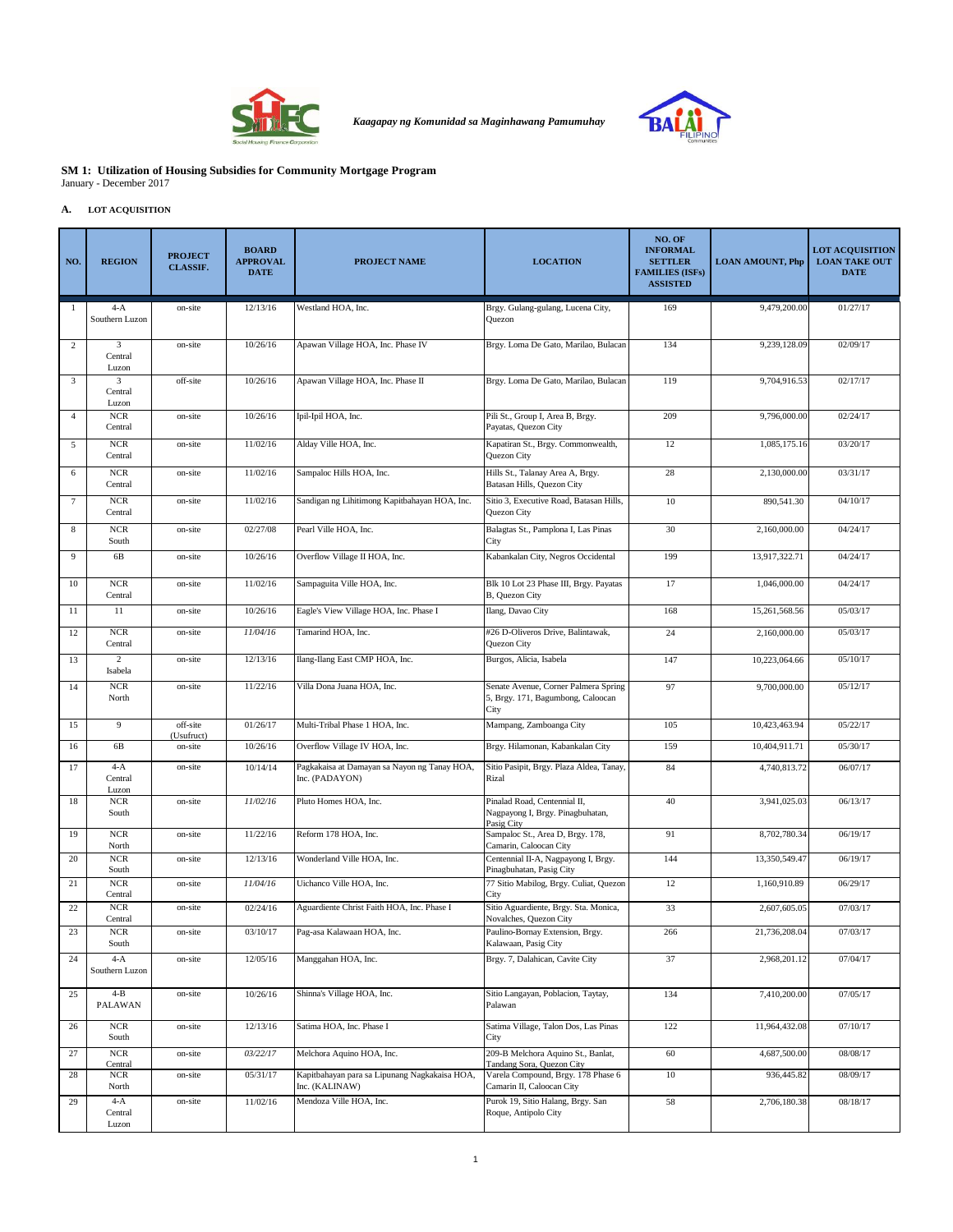| 30 | $4-A$<br>Southern<br>Luzon                 | on-site  | 08/20/15 | Gemville HOA, Inc. Phase 2                                                         | Andrea II, Brgy. Panapaan V, Bacoor<br>City, Cavite                                    | 84    | 5,937,099.03   | 09/11/17 |
|----|--------------------------------------------|----------|----------|------------------------------------------------------------------------------------|----------------------------------------------------------------------------------------|-------|----------------|----------|
| 31 | <b>NCR</b><br>North                        | off-site | 01/26/17 | Green Meadow HOA. Inc.                                                             | Brgy. Catmon, Malabon City                                                             | 255   | 22.888.244.39  | 09/11/17 |
| 32 | $NCR$<br>South                             | on-site  | 12/13/16 | Rodriguez Compound HOA, Inc. Ph. IV-A                                              | Jennys Avenue, Brgy. Rosario, Pasig<br>City                                            | 120   | 10,960,718.37  | 09/19/17 |
| 33 | $4-A$<br>Southern<br>Luzon                 | on-site  | 11/02/16 | J. Lopez Cotta HOA, Inc.                                                           | Lopez Compound, Brgy. Cotta, Lucena<br>City                                            | 61    | 2,818,518.20   | 09/29/17 |
| 34 | 6                                          | on-site  | 10/26/16 | Michael Ville HOA, Inc.                                                            | Jaro, Iloilo                                                                           | 16    | 1,083,600.00   | 10/09/17 |
| 35 | NCR<br>South                               | on-site  | 12/13/16 | Rodriguez Compound HOA, Inc. Phase IV-B                                            | GSIS Road, Brgy. Rosario, Pasig City                                                   | 134   | 11,502,388.36  | 10/20/17 |
| 36 | $NCR$<br>Central                           | on-site  | 05/27/15 | Bukod Tanging Samahan ng Junji HOA, Inc.                                           | Junji St., Rolling Hills Subdivision,<br>Brgy. Kaligayahan, Novaliches,<br>Quezon City | 30    | 1,938,000.00   | 10/23/17 |
| 37 | 6                                          | on-site  | 10/26/17 | Go Pun Estate HOA, Inc.                                                            | Brgy. East Baluarte, Molo, Iloilo                                                      | 42    | 3,928,500.00   | 10/26/17 |
| 38 | $\overline{\mathbf{3}}$<br>Cental<br>Luzon | on-site  | 03/22/17 | Villa Lopez HOA, Inc.                                                              | Burgos St., Brgy. Fatima, Cabanatuan<br>City                                           | 37    | 2,510,293.50   | 10/26/17 |
| 39 | <b>NCR</b><br>South                        | on-site  | 01/26/15 | Samahang Magkakapitbahay Sto. Tomas HOA, Inc. Baltazar St., Sto. Tomas, Pasig City |                                                                                        | 71    | 4,344,173.19   | 11/16/17 |
| 40 | NCR<br>Central                             | on-site  | 12/05/16 | North Star HOA, Inc.                                                               | Lot 8 Blk 73 Pound St., North<br>Fairview, Quezon City                                 | 12    | 1,080,000.00   | 11/20/17 |
| 41 | 5<br>Bicol                                 | on-site  | 05/09/17 | Sammy King HOA, Inc.                                                               | Purok 4, Pobalcaion 2, Mercedes,<br>Camarines Norte                                    | 47    | 1,626,300.00   | 11/27/17 |
| 42 | <b>NCR</b><br>South                        | on-site  | 11/22/16 | Unified Pinalad Pasig HOA, Inc.                                                    | Centennial II, Nagpayong I, Brgy.<br>Pinagbuhatan, Pasig City                          | 178   | 16,134,945.93  | 12/12/17 |
| 43 | <b>NCR</b><br>Central                      | on-site  | 12/05/16 | North Albanian HOA, Inc.                                                           | Block 217, Lot 20 Lira St., North<br>Fairview, Quezon City                             | 9     | 810,000.00     | 12/14/17 |
| 44 | <b>NCR</b><br>North                        | on-site  | 08/23/17 | Greenville HOA, Inc. Phase 1                                                       | Brgy. 171, Zone 1, Bagumbong,<br>Caloocan City                                         | 222   | 19,444,773.88  | 12/18/17 |
| 45 | <b>NCR</b><br>Central                      | on-site  | 05/31/17 | MCP 16 Capricorn HOA, Inc.                                                         | 16 Capricorn St., Carmel V, Tandang<br>Sora, Quezon City                               | 33    | 3,297,000.00   | 12/18/17 |
| 46 | 3<br>Cental<br>Luzon                       | on-site  | 03/22/17 | Brigidoville HOA, Inc. Ph 1                                                        | Zone 2, Brgy. Graceville, San Jose Del<br>Monte, Bulacan                               | 50    | 2,491,354.80   | 12/19/17 |
| 47 | 3<br>Cental<br>Luzon                       | on-site  | 05/31/17 | Villa Natividad HOA, Inc.                                                          | Brgy. Minuyan Proper, San Jose Del<br>Monte, Bulacan                                   | 131   | 2,290,000.00   | 12/21/17 |
| 48 | $4-A$<br>Southern<br>Luzon                 | off-site | 06/07/17 | Calumpang Golden Heights HOA, Inc.                                                 | Brgy. Calumpang, Tayabas City,<br>Quezon                                               | 151   | 7,571,280.00   | 12/21/17 |
| 49 | $4-A$<br>Cental<br>Luzon                   | off-site | 10/30/17 | Inner Tagpos HOA, Inc.                                                             | Lanuza Compound, Brgy. Tagpos,<br>Binangonan, Rizal                                    | 379   | 31,960,842.57  | 12/21/17 |
| 50 | <b>NCR</b><br>South                        | on-site  | 12/13/16 | Cleverland HOA, Inc.                                                               | Purok 3, Bagong Silang, BF Homes,<br>Paranaque City                                    | 70    | 5,034,921.11   | 12/22/17 |
| 51 | 11                                         | on-site  | 10/26/17 | Amparo HOA, Inc.                                                                   | Ilang, Davao City                                                                      | 107   | 6,578,149.93   | 12/22/17 |
| 52 | 11                                         | on-site  | 07/13/17 | Oceanview Phase II HOA, Inc.                                                       | Lot A, PSD 45546, Brgy. Ilang, Davao<br>City                                           | 204   | 7,206,000.00   | 12/22/17 |
| 53 | 11                                         | on-site  | 07/13/17 | Oceanview Phase I-B HOA, Inc.                                                      | Lot A, Brgy. Ilang, Davao City                                                         | 148   | 5,113,750.00   | 12/22/17 |
| 54 | 11                                         | on-site  | 07/13/17 | Oceanview HOA, Inc.                                                                | Purok 7, Brgy. Ilang, Davao Ctiy                                                       | 182   | 6,192,250.00   | 12/22/17 |
| 54 | TOTAL (A) LOT ACQUISITION                  |          |          |                                                                                    |                                                                                        | 5,491 | 389,277,247.86 |          |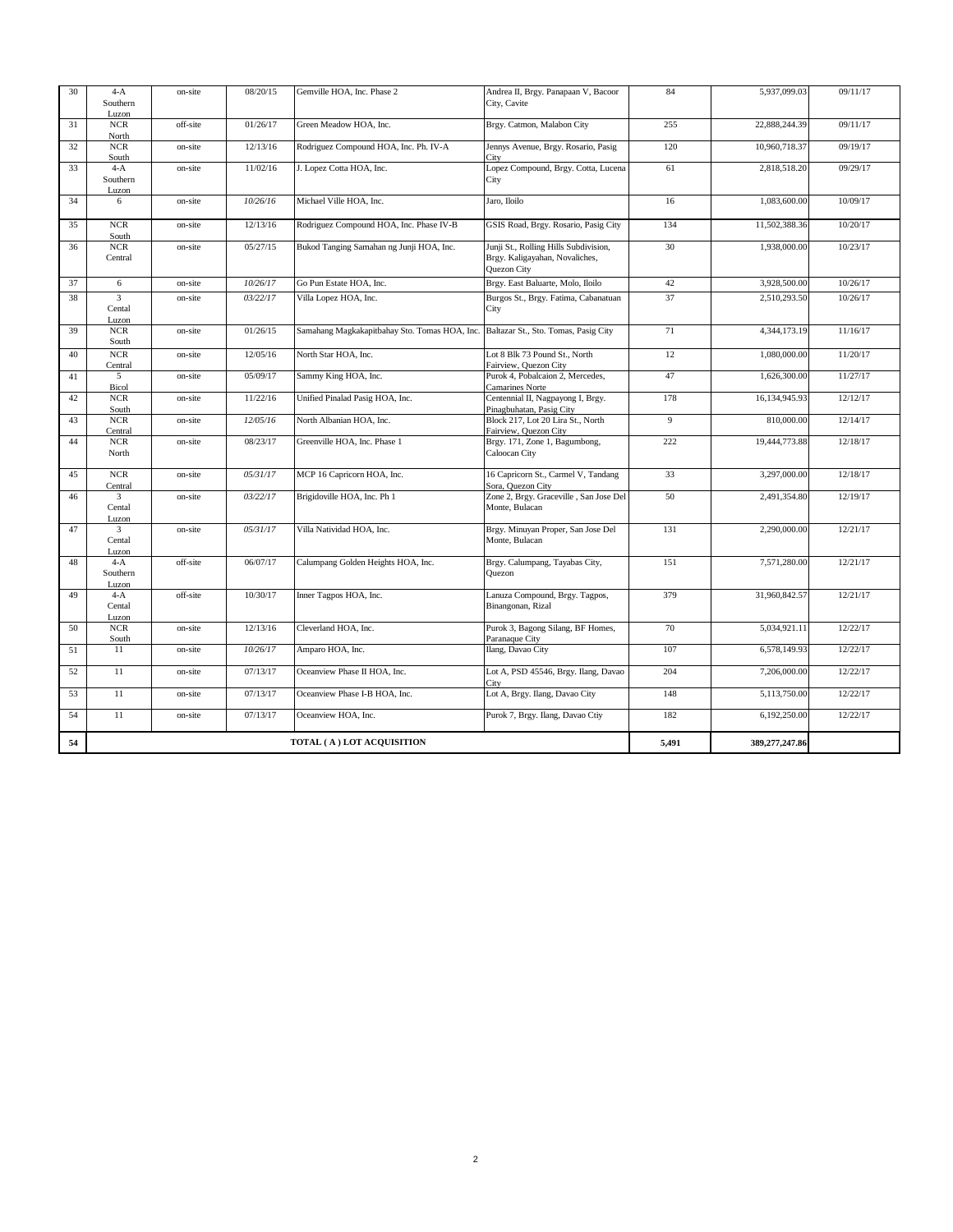## **B. SITE DEVELOPMENT**

| NO. | <b>REGION</b>       | <b>PROJECT</b><br><b>CLASSIF.</b>      | <b>BOARD</b><br><b>APPROVAL</b><br><b>DATE</b> | <b>PROJECT NAME</b>                                                     | <b>LOCATION</b>                                       | NO. OF<br><b>INFORMAL</b><br><b>SETTLER</b><br><b>FAMILIES (ISFs)</b><br><b>ASSISTED</b> | <b>SITE DEV</b><br><b>LOAN</b><br><b>AMOUNT, Php</b> | <b>SITE</b><br><b>DEVELOPMENT</b><br><b>TAKE OUT DATE</b> |
|-----|---------------------|----------------------------------------|------------------------------------------------|-------------------------------------------------------------------------|-------------------------------------------------------|------------------------------------------------------------------------------------------|------------------------------------------------------|-----------------------------------------------------------|
|     | <b>NCR</b><br>North | on-site<br>Site Dev                    | 11/02/15                                       | Denilla Ville HOA, Inc.<br>(2nd Released - Site Development)            | Lot 1435-A Hulo St., Brgy. Bignay,<br>Valenzuela City |                                                                                          | 1,079,586.50                                         | 01/24/17                                                  |
|     | 10                  | off-site<br>(express lane)             | 05/11/16                                       | Villeview Lumbia HOA. Inc.<br>(2nd Released - Site Development)         | Brgy. Lumbia, Cagayan De Oro City                     |                                                                                          | 3,314,794.97                                         | 02/17/17                                                  |
|     | 10                  | off-site<br>(express lane)             | 05/11/16                                       | Villeview Lumbia HOA, Inc.<br>(3rd Released - Site Development)         | Brgy. Lumbia, Cagayan De Oro City                     |                                                                                          | 3,254,244.55                                         | 05/04/17                                                  |
|     | <b>NCR</b><br>North | on-site<br>Site Dev                    | 11/02/15                                       | Denilla Ville HOA, Inc.<br>(3rd Released - Site Development)            | Lot 1435-A Hulo St., Brgy. Bignay,<br>Valenzuela City |                                                                                          | 490,029.48                                           | 08/14/17                                                  |
|     | 10                  | off-site<br>(express lane)             | 05/11/16                                       | Villeview Lumbia HOA, Inc.<br>(4th Released - Site Development)         | Brgy. Lumbia, Cagayan De Oro City                     |                                                                                          | 2,682,804.47                                         | 10/18/17                                                  |
|     | <b>NCR</b><br>North | on-site<br>Site Dev                    | 11/02/15                                       | Denilla Ville HOA, Inc.<br>(4th Released - Site Development)            | Lot 1435-A Hulo St., Brgy. Bignay,<br>Valenzuela City |                                                                                          | 1,166,846.56                                         | 10/26/17                                                  |
|     | 8                   | off-site<br>Site Dev                   | 10/20/17                                       | Villa De Tacloban HOA, Inc.<br>15% Mobilization Fund - Site Development | Cabalawan, Tacloban City                              | 350                                                                                      |                                                      | 11/07/17                                                  |
|     | 10                  | off-site<br>Site Dev<br>(express lane) | 03/21/16                                       | Bermundo Village HOA, Inc.<br>4th Released - (Site Dev - 145 ISFs)      | Indahag, Cagayan De Oro City                          |                                                                                          | 2,494,074.18                                         | 12/20/17                                                  |
| 1   |                     |                                        |                                                | TOTAL (B) SITE DEVELOPMENT                                              |                                                       | 350                                                                                      | 14,482,380.71                                        |                                                           |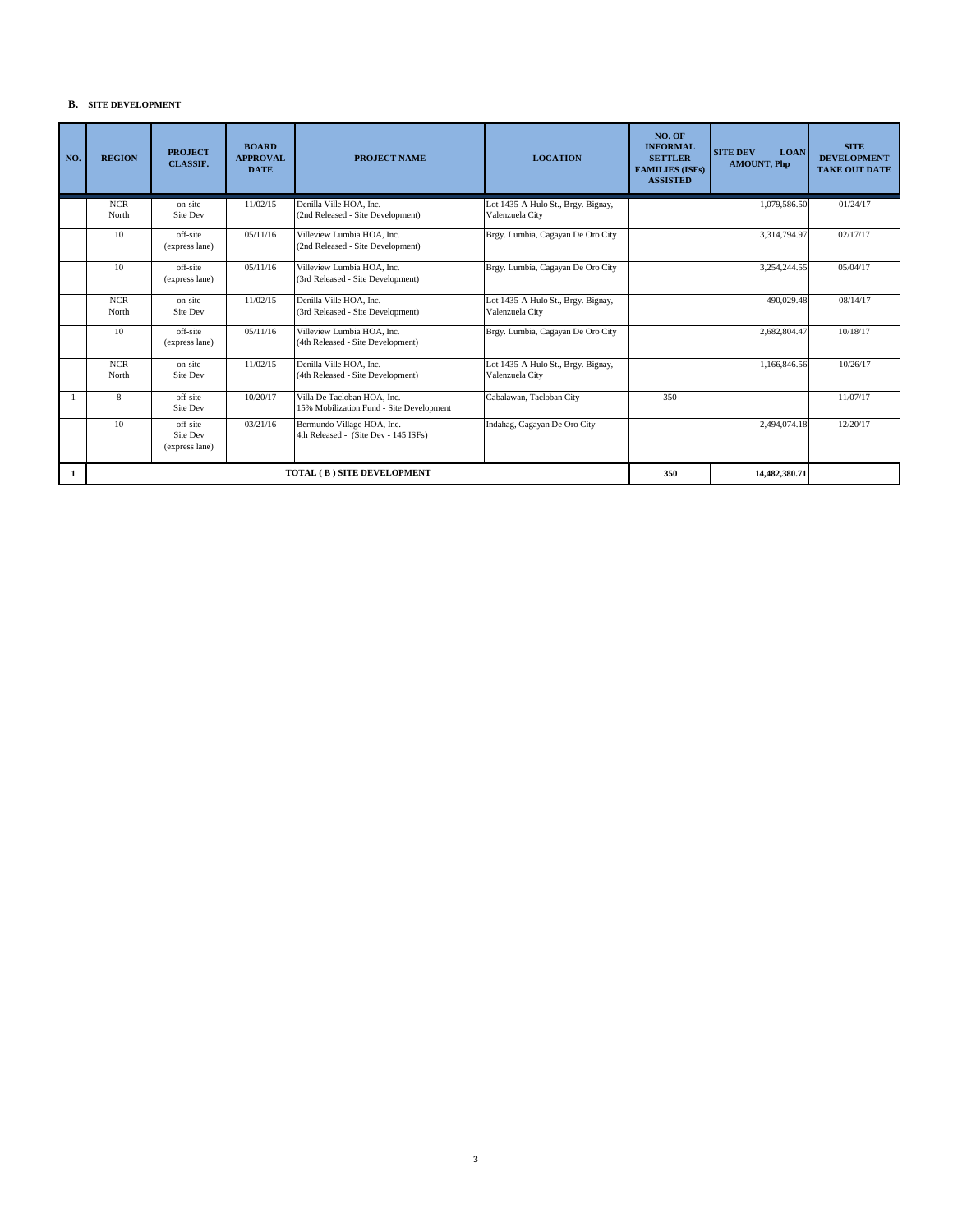#### **C. HOUSE CONSTRUCTION**

| NO.            | <b>REGION</b>                | <b>PROJECT</b><br><b>CLASSIF.</b>                   | <b>BOARD</b><br><b>APPROVAL</b><br><b>DATE</b> | <b>PROJECT NAME</b>                                                                            | <b>LOCATION</b>                                              | NO. OF<br><b>INFORMAL</b><br><b>SETTLER</b><br><b>FAMILIES (ISFs)</b><br><b>ASSISTED</b> | <b>HOUSE CONST.</b><br><b>LOAN AMOUNT, Php</b> | <b>HOUSE</b><br><b>CONSTRUCTION</b><br><b>TAKE OUT DATE</b> |
|----------------|------------------------------|-----------------------------------------------------|------------------------------------------------|------------------------------------------------------------------------------------------------|--------------------------------------------------------------|------------------------------------------------------------------------------------------|------------------------------------------------|-------------------------------------------------------------|
| 1              | 7                            | off-site<br>House Con<br>(express lane)             | 12/13/16                                       | Nawanao Riverside B HOA, Inc.<br>(15% Mobilization Fund)                                       | Mandaue City, Cebu                                           | 61                                                                                       |                                                | 03/02/17                                                    |
|                | $_{\rm NCR}$<br><b>NORTH</b> | on-site<br>(House Con)                              | 02/24/16                                       | Denilla Ville HOA, Inc.<br>(6th Released - House Construction)                                 | Lot 1435-A Hulo St., Brgy. Bignay,<br>Valenzuela City        |                                                                                          | 2,936,397.99                                   | 03/08/17                                                    |
| $\overline{2}$ | 7                            | off-site<br>(express lane)                          | 12/13/16                                       | Visayan B HOA, Inc.<br>(1st Released - House Constuction-[2nd Batch])<br>15% Mobilization Fund | Mandaue City, Cebu                                           | 46                                                                                       |                                                | 03/09/17                                                    |
|                | 10                           | off-site<br>House Con<br>(express lane)             | 03/21/16                                       | Bermundo Village HOA, Inc.<br>2nd Released - (House Con 2nd Batch - 95 ISFs)                   | Indahag, Cagayan De Oro City                                 |                                                                                          | 2,374,976.72                                   | 03/22/17                                                    |
|                | $\tau$                       | off-site<br>(express lane)                          | 05/11/16                                       | Visayan B HOA, Inc.<br>(2nd Released - House Constuction-[1st Batch])                          | Mandaue City, Cebu                                           |                                                                                          | 2,090,869.17                                   | 04/24/17                                                    |
|                | 10                           | off-site<br>(express lane)                          | 05/11/16                                       | Virgen Del Rosario HOA, Inc.<br>(2nd Released - Site Development and House<br>Construction)    | Sitio Calaanan, Brgy. Canitoan,<br>Cagayan De Oro City       |                                                                                          | 1,329,846.88                                   | 04/26/17                                                    |
|                | 10                           | off-site<br>Site Dev/House<br>Con<br>(express lane) | 07/28/15                                       | Mergeville HOA, Inc.<br>5th Released - Site Dev & House Construction                           | Brgy. Indahag, Cagayan De Oro City                           |                                                                                          | 2,897,163.07                                   | 06/02/17                                                    |
|                | 10                           | off-site<br>(express lane)                          | 06/29/15                                       | Highland Ville HOA, Inc.<br>(2nd Released - House Construction)                                | Brgy. Lumbia, Cagayan De Oro City                            |                                                                                          | 1,429,513.20                                   | 06/02/17                                                    |
|                | 10                           | off-site<br>House Con<br>(express lane)             | 03/21/16                                       | Bermundo Village HOA, Inc.<br>3rd Released - (House Con 2nd Batch - 95 ISFs)                   | Indahag, Cagayan De Oro City                                 |                                                                                          | 2,436,981.70                                   | 06/23/17                                                    |
|                | $_{\rm NCR}$<br><b>NORTH</b> | on-site<br>(House Con)                              | 02/24/16                                       | Denilla Ville HOA, Inc.<br>(7th Released - House Construction)                                 | Lot 1435-A Hulo St., Brgy. Bignay,<br>Valenzuela City        |                                                                                          | 1,834,450.34                                   | 08/09/17                                                    |
|                | 9                            | on-site<br>(Site Dev & House<br>Con)                | 06/29/15                                       | Tierra Preciosa HOA, Inc.<br>(4th Released - Site Development & House<br>Construction)         | Barrio De Sinubong, Costa Weste<br>Ciudad de Zamboanga, City |                                                                                          | 3,920,444.96                                   | 08/25/17                                                    |
|                | 10                           | off-site<br>(express lane)                          | 05/11/16                                       | Virgen Del Rosario HOA, Inc.<br>(3rd Released - Site Development and House<br>Construction)    | Sitio Calaanan, Brgy. Canitoan,<br>Cagayan De Oro City       |                                                                                          | 1,719,676.32                                   | 09/15/17                                                    |
| 3              | $\,$ 8 $\,$                  | off-site<br>(Yolanda)                               | 08/23/17                                       | Lexington HOA, Inc.<br>15% Mobilization Fund<br>Site Dev & House Con                           | Brgy. 93 Bagacay, Tacloban City                              | 186                                                                                      |                                                | 10/03/17                                                    |
| $\overline{4}$ | 8                            | off-site<br>(Yolanda)                               | 08/23/17                                       | Don Alberto Compas HOA, Inc.<br>15% Mobilization Fund<br>Site Dev & House Con                  | Brgy. 93 Bagacay, Tacloban City                              | 347                                                                                      |                                                | 10/03/17                                                    |
| 5              | 8                            | off-site<br>(Yolanda)                               | 08/23/17                                       | Homeland Zion HOA, Inc.<br>15% Mobilization Fund<br>Site Dev & House Con                       | Brgy. 93, Bagacay, Tacloban City,<br>Leyte                   | 145                                                                                      |                                                | 10/03/17                                                    |
| 6              | 8                            | off-site<br>(Yolanda)                               | 08/23/17                                       | Survivor Horizon HOA, Inc.<br>15% Mobilization Fund<br>Site Dev & House Con                    | Brgy. 93, Bagacay, Tacloban City,<br>Leyte                   | 356                                                                                      |                                                | 10/03/17                                                    |
|                | $\boldsymbol{7}$             | off-site<br>(express lane)                          | 12/13/16                                       | Visayan B HOA, Inc.<br>(2nd Released - House Constuction-[2nd Batch])                          | Mandaue City, Cebu                                           |                                                                                          | 1,988,899.29                                   | 10/03/17                                                    |
|                | 10                           | off-site<br>(express lane)                          | 05/11/16                                       | Villeview Lumbia HOA, Inc.<br>(2nd Released - House Construction)                              | Brgy. Lumbia, Cagayan De Oro City                            |                                                                                          | 3,377,571.60                                   | 10/30/17                                                    |
|                | $\,$ 8 $\,$                  | off-site<br>(Yolanda)                               | 08/23/17                                       | Lexington HOA, Inc.<br>2nd Released<br>House Con                                               | Brgy. 93 Bagacay, Tacloban City                              |                                                                                          | 11,033,628.34                                  | 12/19/17                                                    |
|                | $\,$ 8 $\,$                  | off-site<br>(Yolanda)                               | 03/10/17                                       | Don Alberto Compas HOA, Inc.<br>2nd Released<br>House Con                                      | Brgy. 93 Bagacay, Tacloban City                              |                                                                                          | 8,779,160.35                                   | 12/19/17                                                    |
|                | $\,$ 8 $\,$                  | off-site<br>House Con                               | 10/04/17                                       | Villa De Tacloban HOA, Inc.<br>1st Released - House Construction                               | Cabalawan, Tacloban City                                     |                                                                                          | 4,807,647.44                                   | 12/19/17                                                    |
|                | $10\,$                       | off-site<br>(express lane)                          | 05/11/16                                       | Virgen Del Rosario HOA, Inc.<br>(4th Released - Site Development and House<br>Construction)    | Sitio Calaanan, Brgy. Canitoan,<br>Cagayan De Oro City       |                                                                                          | 429,357.60                                     | 12/20/17                                                    |
|                | $10\,$                       | off-site<br>House Con<br>(express lane)             | 03/21/16                                       | Bermundo Village HOA, Inc.<br>4th Released - (House Con 2nd Batch - 95 ISFs)                   | Indahag, Cagayan De Oro City                                 |                                                                                          | 3,024,513.02                                   | 12/20/17                                                    |